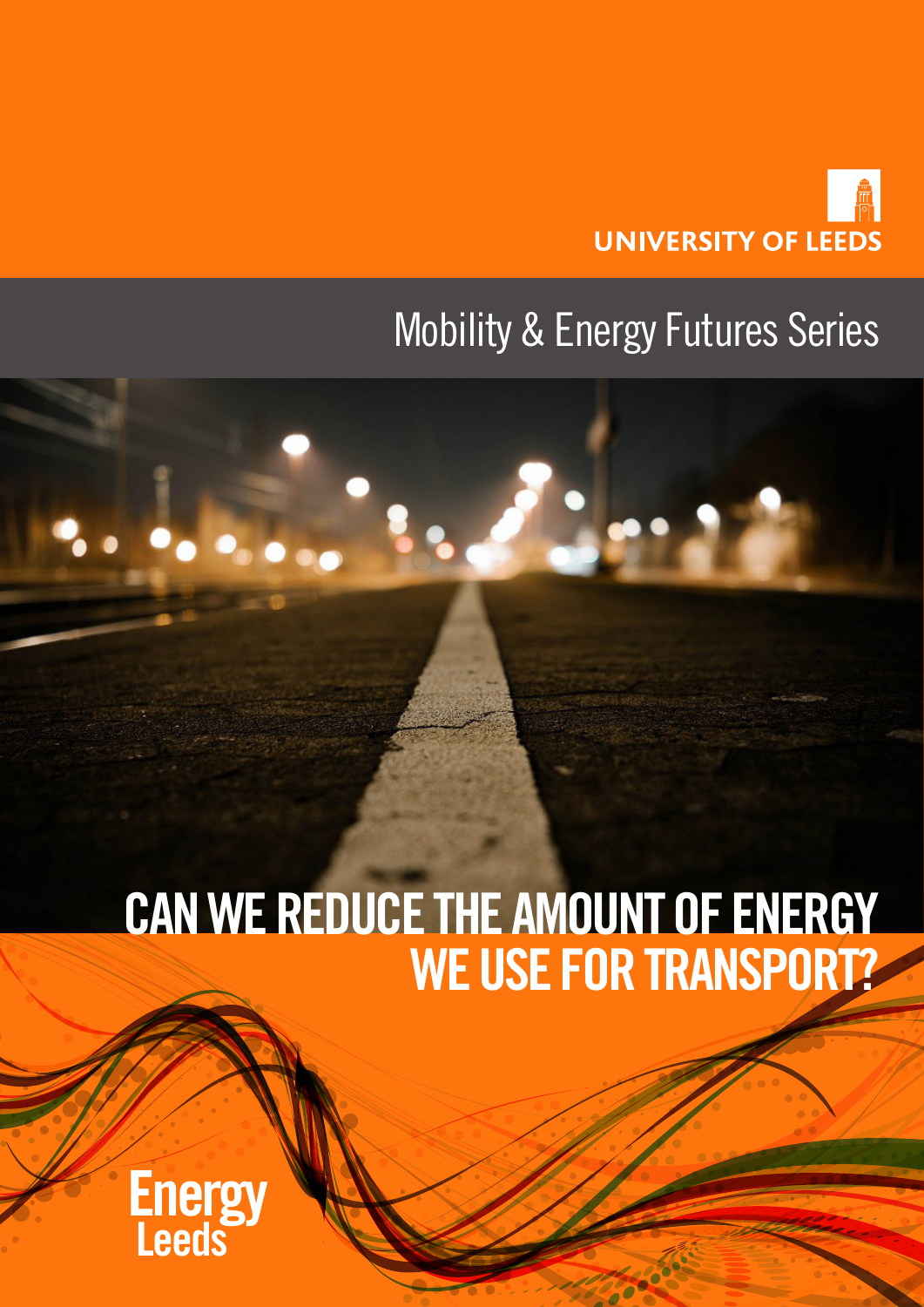- Avoid looks at different ways of reducing how much we travel such as teleworking and telemedicine
- Shift examines the potential to encourage people to choose less energy intensive forms of transport such as cycling and walking and mass transit systems
- Reduce focusses efforts on improving the efficiency of existing modes of transport through, for example, light weighting materials and more efficient combustion.

The focus of transport policy is overwhelmingly on 'reduce' and to a lesser degree 'shift' policies. Indeed, the scale of carbon reduction required means a transition to electric or hydrogen powered transport with the fuel sources generated by clean energy is necessary. However, both the end point of a truly zero emission vehicle fleet and the speed of the pathway to that end point are highly uncertain. Other policies in 'shift' and 'avoid' remain necessary for carbon and wider policy reasons. In addition, achieving zero emissions does not mean zero energy. The energy required to move as much as 400 billion vehicle miles that could be on UK roads by 2040 (55% higher than today) will need to be generated somehow and this is non-trivial in a more decentralised energy system i.

explored the reasons stymying more proactive policies and the creation of a more radical approach to urban policy making ii.

So, we turn to 'Avoid' and how we might reduce the amount of travel that is needed to participate in society. Existing approaches have focussed on information gaps (personalised travel marketing), 'nudge' type incentives (parking cash out and bike loan schemes) and community based initiatives (walking school buses, cycling competitions). These initiatives are seen to have positive impacts iii but are not vet seen by policy makers to be likely to deliver major change iv.

Whilst shift policies continue to be deployed by cities to some effect, the balance of infrastructure investment is currently focussed on job creation rather than carbon reduction and there has yet to be a step change in modeshift stimulated by a carbon prerogative. Work at Leeds has

Second, we have examined travel as part of work through a case study of global engineering and construction consultancy firms. Virtual technology has allowed for some face to face meetings to be conducted on line, yet has not diminished the need for client-consultant interactions. Instead changes in technology shape and inform part of a reorganisation of the way the firms work. For example, from a very regionally based approach to a thematic approach with teams split across sites and countries. The ways in which business itself is organised creates a set of demands for travel which may be more important to pay attention to than face-to-face meetings which occur for reasons which seem difficult to change vi.

The Institute for Transport Studies is part of a major five year research centre funded under the Research Council UK's Energy Programme. The DEMAND Centre (www.demand.ac. uk) takes as its central approach the need to recognise that energy is not used for its own sake but as part of accomplishing social practices at home, at work and in moving around. In order to understand how to intervene in the amount of energy used in travelling therefore it is necessary to understand how and why transport is entwined in the way it is for different activities. The work is looking at this problem in different ways.

First, the work has looked at time use data and the way in which travel relates to in and out of home patterns. For example, this work enabled shopping trips to be broken down into a much more fine grained understanding and for certain

types of cargo dependent shopping to be identified which were much more likely to be associated with the car v. Some kinds of shopping trips will be harder to do by non-car modes unless they can be replaced by home deliveries. However, this only helps if the home delivery replaces the trip to the store rather than adds to it. the burgeoning range of express supermarkets. On-line is used more for regular but occasional bulk purchasing. For non-food items there is a fragmentation of shopping patterns with consumers increasingly visiting stores as a 'shop window' and purchasing through price comparison at home. Trips to town are becoming more social experiences than essential trips for shopping. Changes in expectations suggest that free deliveries and free returns are important features that support an increasing culture of 'over purchasing', trying and sending back. Only by understanding the relationship between changing supply options and changing demand can we understand whether and how to intervene to reduce energy.

Third, we are examining broader social change and its interaction with the systems of provision of transport. It has, intervene to reduce demand and avoid the potential for it to for example, been suggested that on-line shopping could ratchet up as the costs of mobility fall. reduce the demand for shopping trips. This approach looks at the potential for substitution of trips, which presumes that the world remains static and consumers simply switch one behaviour for another. Instead, the approach adopted in DYNAMICS OF ENERGY MOBILITY AND DEMAND DEMAND asks, how is shopping changing? Where and when is it happening? What are the impacts on transport? Much of the research described here forms part of the RCUK Our on-going work on on-line shopping points to on-line Energy Programme DEMAND Centre (EP/K011723/1). shopping for groceries being a part of a wider set of shopping choices which are themselves changing. The notion of a 'weekly shop' seems to be being replaced with several value Greg Marsden shops to stores such as Aldi and Lidl and pass-by shopping in Institute for Transport Studies

Reducing the amount of energy required to move around is a critical part of our future transport policies. The social adaptations which are on-going may, in part, explain why the anticipated gains from technological change do not materialise to the degree anticipated. It is only by taking a more detailed consideration of what demand is made up of and how it is changing that we will be in a position to determine whether and, if so how, we might effectively



#### References

- i Electric Vehicles and Renewable Energy: What are the Key Issues? Mobility and Energy Futures Series, Energy Leeds ii Bache I; Bartle I; Marsden G; Flinders M (2015) Multilevel Governance and Climate Change Insights from Transport Policy, Rowman & Littlefield International
- iii Cairns S; Sloman L; Newson C; Anable J; Kirkbride A; Goodwin P (2008) Smarter choices: Assessing the potential to achieve traffic reduction using 'Soft measures', Transport Reviews, 28, pp.593-618
- iv Marsden G; Mullen C; Bache I; Bartle I; Flinders M (2014) Carbon reduction and travel behaviour: Discourses, disputes and contradictions in governance, Transport Policy, 35, pp.71-78
- v Mattioli G; Anable J; Vrotsou K (2016) Car dependent practices: findings from a sequence pattern mining study of UK time use data. Transportation Research Part A: Policy and Practice, 89. pp. 56-72
- vi Anable J; Faulconbridge J; Jones I; Marsden G (in press) Demanding business travel: time, space and practice In: Allison H; Rosie D; Gordon W (eds) Demanding energy: spaces, temporalities and change. Palgrave Macmillan: Hampshire
- vii Images all have a creative commons license (free delivery)

The energy powering transport remains dominated by fossil fuels and so reducing how much we use is fundamental to our commitments to climate change emission reduction. There are three main approaches to cutting fossil fuel used in transport, often captured in the terms of "Avoid, Shift, Reduce".





### Fig 2. the changing face of shopping vii